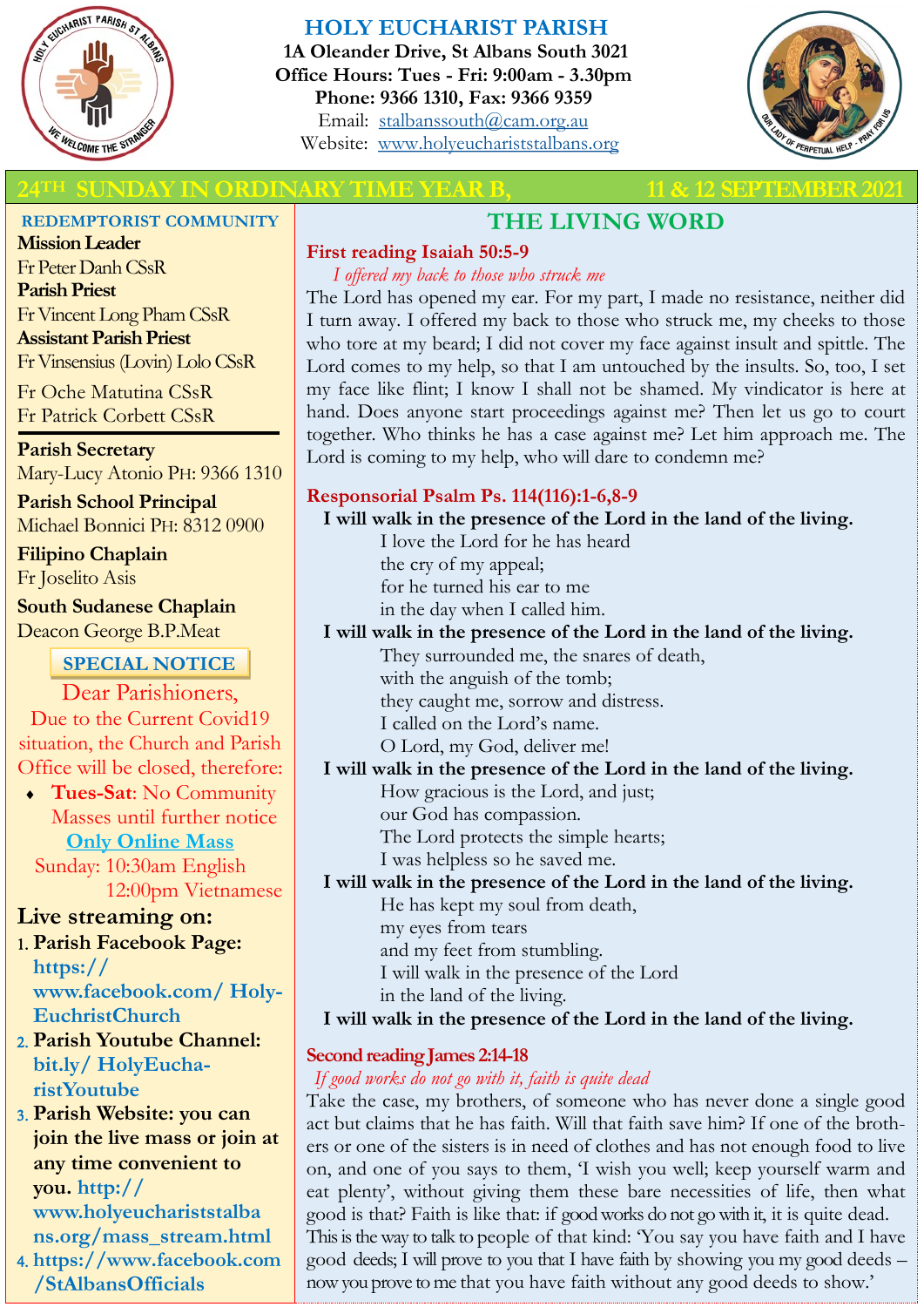### **Gospel Acclamation Galatians 6:14**

Alleluia, alleluia!

My only glory is the cross of our Lord Jesus Christ, which crucifies the world to me and me to the world. Alleluia!

#### **Gospel Mark 8:27-35**

#### *The Son of Man is destined to suffer grievously*

Jesus and his disciples left for the villages round Caesarea Philippi. On the way he put this question to his disciples, 'Who do people say I am?' And they told him. 'John the Baptist,' they said 'others Elijah; others again, one of the prophets.' 'But you,' he asked 'who do you say I am?' Peter spoke up and said to him, You are the Christ.' And he gave them strict orders not to tell anyone about him.

And he began to teach them that the Son of Man was destined to suffer grievously, to be rejected by the elders and the chief priests and the scribes, and to be put to death, and after three days to rise again; and he said all this quite openly. Then, taking him aside, Peter started to remonstrate with him. But, turning and seeing his disciples, he rebuked Peter and said to him, 'Get behind me, Satan! Because the way you think is not God's way but man's.' He called the people and his disciples to him and said, 'If anyone wants to be a follower of mine, let him renounce himself and take up his cross and follow me. For anyone who wants to save his life will lose it; but anyone who loses his life for my sake, and for the sake of the gospel, will save it.'

# **REFLECTION ON THE GOSPEL**

Today's gospel reading leads us into a section of Mark's gospel that explores challenges confronting all disciples on their journey of faith. The first challenge is to clarify the nature of our commitment as disciples of Jesus. If we fail to understand who Jesus is, then we have little chance of understanding the nature of our own call to follow him. Two questions ("Who do people say that I am?" and "Who do you say that I am?") are addressed to our forbears in faith communities of the latter part of the first century and to Christians across the millennia. We are invited to hear these questions anew. Do we simply share what "the people" say about Jesus? Are we like Peter who has the right language but only partial insight? Or do we have the wisdom to seek a deeper understanding of the identity of Jesus?

In response to Jesus' second question ("Who do you say that I am?"), Peter gets the words right: Jesus is the Messiah, the Christ, God's anointed messenger. It becomes clear, however, that Peter has a very different notion from Jesus of what it means to be the Messiah or the Christ. This is understandable since there were diverse messianic expectations within first-century Judaism. Many expected a royal militaristic figure who would drive out the Roman occupiers and restore Israel's status as an independent nation. Jesus, as God's Messiah, refuses the way of violent action. His way is to be true to his mission of bringing God's empire, even if it brings the most intense personal suffering. Peter refuses to accept a suffering Messiah. He is severely reprimanded for his refusal and instructed to get out of the way, to get back to where a disciple should be, namely behind Jesus, following him, and not in front obstructing the path to wisdom and life.

Our experience of global conflicts should make us wary of accepting militaristic messiahs. We have learnt from bitter experience that war does little to bring peace and justice. In our times, to know and follow Jesus as the Christos or Messiah is to seek and support more moderate and lasting responses to both perceived and real injustice. It is to listen to the wisdom of those with insight and experience, to calculate with the utmost care the consequences of violent reactions to the problems in our world, in contemporary society, and in our homes. That may well involve hard work, personal misunderstanding, physical and emotional trauma or, in other words, it may mean "losing one's life" for the sake of the gospel. It may call us to ensure that all have access to a more equitable share of earth resources. It certainly calls for profound trust in the saving power of God. In this Season of Creation, the gospel calls us into the ways of respect, of commitment, and of peaceful negotiation, to ever deeper insight into the ways of Jesus the Christ, the anointed agent of God's empire.

# **By Veronica Lawson RSM**

# **EQUALITY IN CHRIST OVERCOMES OUR DIFFERENCES**

*At the General Audience on Wednesday, Pope Francis highlights the equality of all Christians in Christ, noting that anyone who accepts Christ in faith has "put on" Christ and His filial dignity through baptism.*

Continuing his catechesis on the Letter of Saint Paul to the Galatians during the General Audience on Wednesday, Pope Francis noted the apostle's insistence to Christians not to forget the novelty of God's revelation that had been proclaimed to them.

The Pope reflected on St. Paul's emphasis on faith in Jesus which has allowed us to truly become children of God and His heirs. Therefore, Christians are to remember with gratitude the moment we became such - the moment of our baptism - "so as to live the great gift we have received with greater awareness."

# **Faith makes us God's children "in Christ"**



Once "faith has come" in Jesus Christ, the Pope noted, "a radically new condition was created that leads to divine sonship."

It is not a sonship involving all men and women insofar as they are sons and daughters of the same Creator; rather, faith allows us to be children of God "in Christ."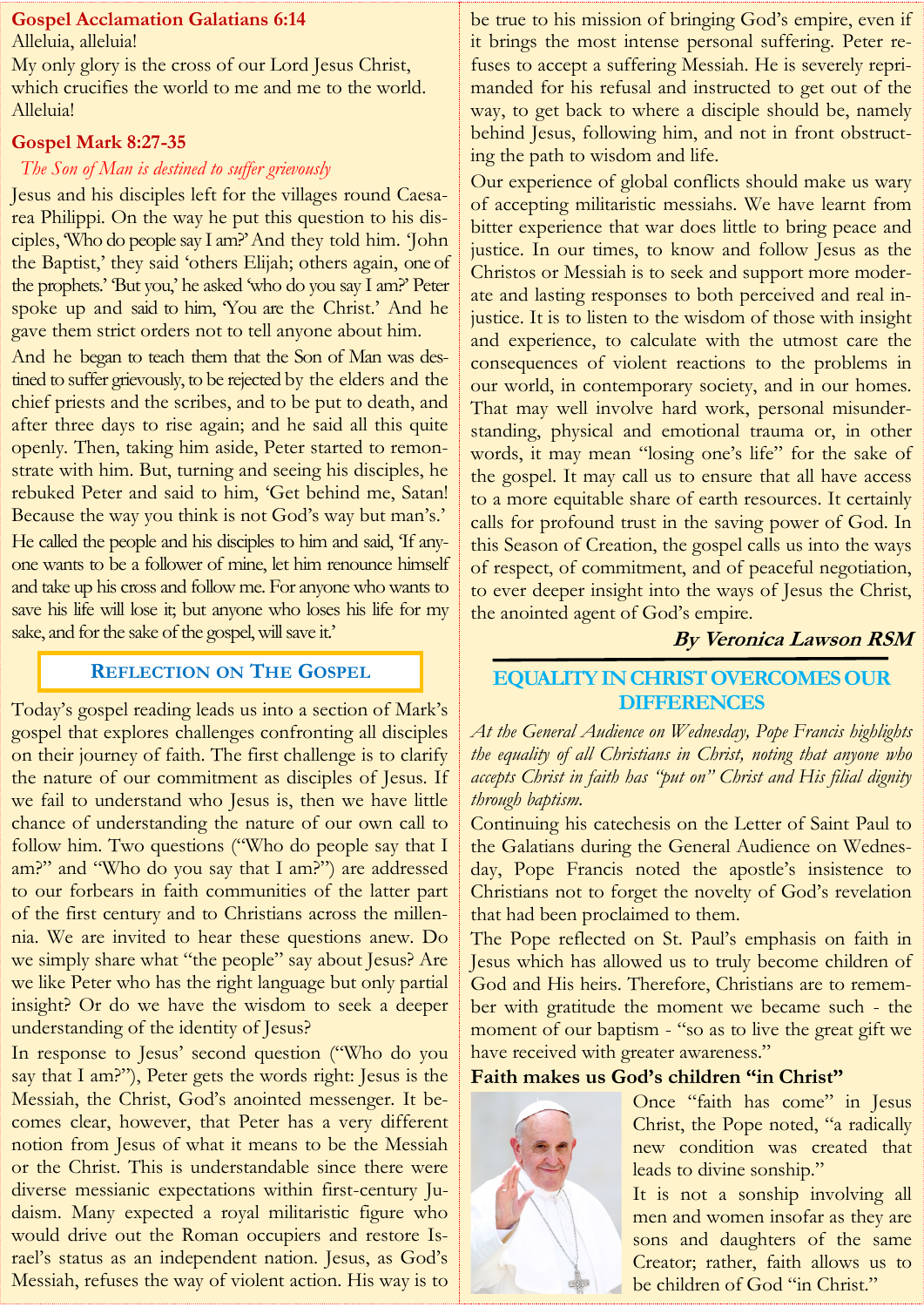Being Children of God "in Christ" thus, makes a difference, because through Jesus' incarnation he became our brother, and by His death and resurrection, He has reconciled us to the Father.

So, "anyone who accepts Christ in faith, has "put on" Christ and His filial dignity through baptism."

### **Baptism transforms us**

Pope Francis further explained that for St. Paul, who made reference to baptism several times in his letters, "to be baptized was the same as taking part effectively and truly in the mystery of Jesus."

In the Letter to the Romans, for example, Paul stated that in baptism we have died with Christ and have been buried with Him, so as to live with Him (Rom 6: 3-14) Baptism, therefore, is not merely an "external rite." Rather, those who receive it "are transformed deep within" and "possess new life" which allows them to turn to God and call Him with the name of "Abba, Father."

The Holy Father, in this regard, encouraged Christians to find out their date of baptism and to celebrate it.

# **Baptism goes beyond differences**

Speaking further, the Pope noted St. Paul's audacious confirmation that the identity received with baptism is so new that it prevails over the differences that exist on the ethnic-religious level, beyond differences of Jew or Greek, slave or free, male or female (Gal 3:28).

"For Paul to write to the Galatians that in Christ, there is neither Jew nor Greek was equivalent to an authentic subversion in the ethnic-religious sphere," the Pope explained, because by the fact of belonging to a chosen people, the Jew was privileged over the pagan.

Similarly, taking out the distinction between the "free" and "slaves" introduced a shocking perspective, as by law, "free citizens enjoyed all rights, while not even the human dignity of slaves was recognized." Likewise, equality in Christ, which overcomes the social differences between the two sexes, "was revolutionary at the time" and "needs to be reaffirmed even today."

In this way, St. Paul confirms the profound unity between all the baptized because every one of them is "a new creature in Christ." Thus, every distinction is secondary to the dignity of being children of God who "creates a real and substantial equality."

# **Called to live as children of God**

The Holy Father then highlighted that we are called in a more positive way to live a new life that roots its foundational expression in being children of God, discovering the beauty of being "brothers and sisters among ourselves, because we have been united in Christ."

"The differences and contrasts that separation creates should not exist among believers in Christ," the Pope said. "Rather, our vocation is that of making concrete and evident the call to unity of the entire human race." In this manner, everything that exacerbates differences

and causes discrimination no longer has any meaning, thanks to the salvation effected in Christ.

"What is important is that faith that operates according to the path of unity indicated by the Holy Spirit," Pope Francis concluded, adding that "our responsibility is that of journeying decisively on along this path."

# **By Benedict Mayaki, SJ**

# **FIVE STEPS TO GIVING YOUR MIND TO CHRIST**

Saint Teresa of Avila stated that the mind is the Loca de la casa—the madwoman of the house! Meaning? It is very difficult to control our thought world, most especially our imagination. Despite the difficulty of the challenge, still we must put forth the most noble of efforts!

# **Our Dynamic Thought Life**

There is a dynamic in the human person, the way the Creator constructed us! And this is the way it unfolds. What goes into our eyes, ascends to our mind; from the mind it is archived in the memory. From the memory, the image can easily descend into the emotions. Then from the emotions into the heart. From the heart a decision is made that transforms into an action. If the action is good, then it is virtuous; if bad, then vicious or sinful. Many repeated actions form the person's character—either a virtuous person or a bad person. Then finally the person's eternal destiny is determined—either condemnation or salvation.

How then can we work on cultivating a rich, deep, noble thought life? All of us should accept the challenge because the formation of our character, and the influence that we have on others, depends largely on the cultivation of our mind, our thought life.

# **St Paul and the Mind**

The great Apostle to the Gentiles, Saint Paul, makes reference to the mind on various occasions. He says that we should have a fresh way of thinking and not conform our mind and thoughts to those of the world. Still more, this fiery missionary saint who loved Jesus so much asserted: "Put on the mind of Christ!" Then Saint Paul stated: "You have the mind of Christ…" And of course he said: "It is no longer I who live, but it is Christ who lives in me."

Therefore, this being the case, how then can we cultivate one of the most noble gifts that God has bestowed upon us? The following are certain practices that we hope will be helpful in the battle to give your mind to the Lord of Lords, the King of Kings, Jesus the Lord. May Jesus as King reign over your whole being and that, of course, means your mind too!

# **1. Watch What Goes In**

First of all, we should all make a concerted as well as constant effort to control what goes into ourselves, especially our mind. By way of analogy, none of us would purposely shovel into our mouth garbage from the street—unheard of! Nonetheless, we can very easily give ourselves liberty to view with our eyes the ignoble, the profane, the crude, the obscene, the sinful.